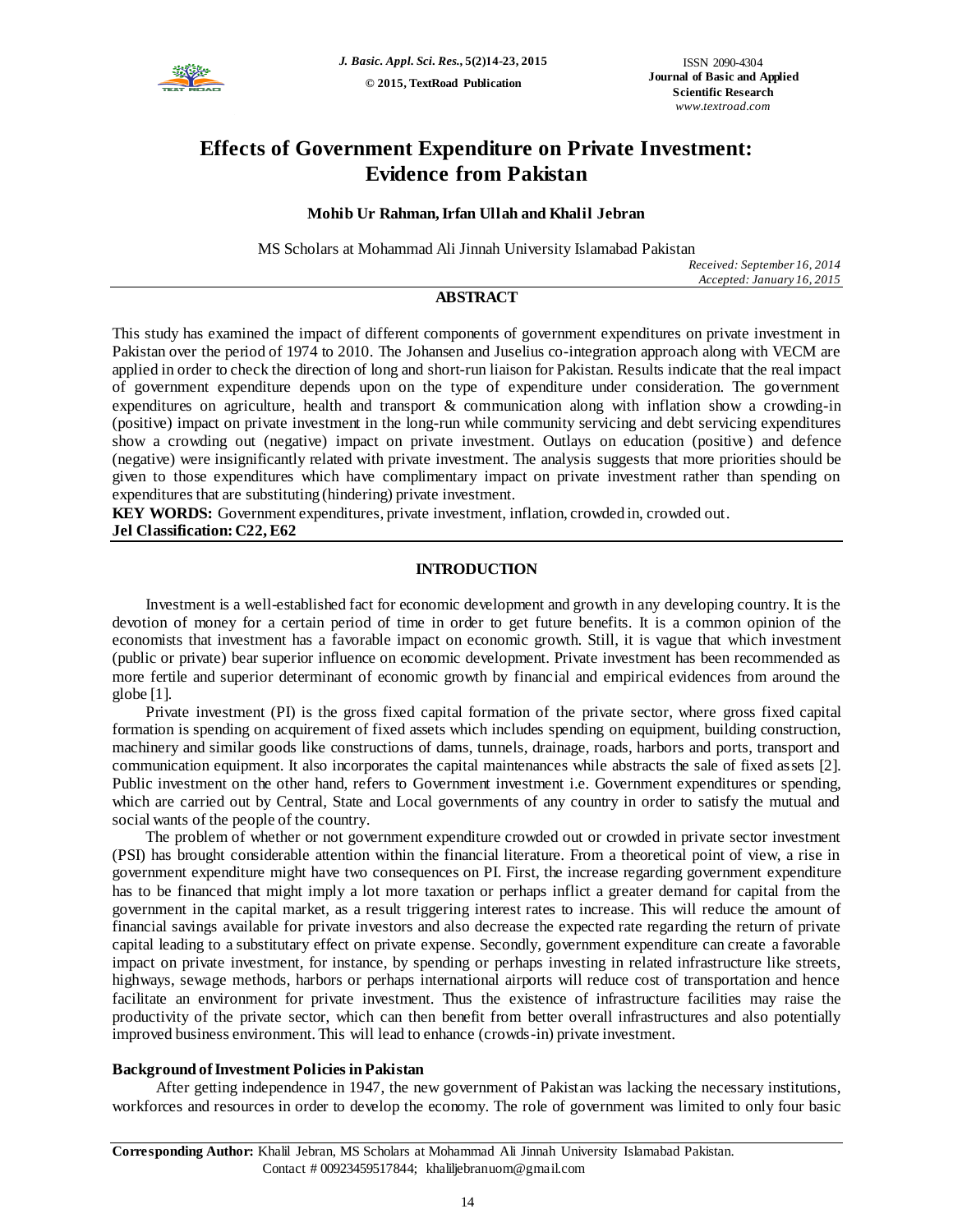industries (that were arms and ammunition, generation of hydroelectric power and infrastructure, i.e. manufacturing of railway wagons, telegraph lines, telephones and wireless apparatus) and the remaining industries were remaining open for private investors.

The disturbances initiated by petition, the termination of trade with India, the overvalued exchange rate and the strong control of imports necessitated the motivation of private sector investment. In early 1950s, in order to promote private investment Pakistan industrial development corporation (PIDC) was established to invest in those industries which require heavy initial investment. By taking this incentive the environment was pushed for investment. During the nineties (1990's) a vital and essential achievement of the time was beginning of privatization policy as well as deregulation of public industrial sectors that truly supported to recover the self-confidence of the private investors. During 2000's, even though numerous additional benefits have been provided by the government, however the environment was not pleasant for investment simply because of terrorism and blasts in numerous areas of the state as well as internationally there was clearly the recession throughout the economy. But still there is a hope that all the problems will be vanished in near future and we will be one of the prominent nations of the globe. This discussion is based on the studies of [1], [2], [3], [4], along with Policy developments since independence.

The neoclassical school (Smith, Marshall and others) assumes full employment and argues that government expenditure have an adverse (crowding out) impact on private investment. Increased government expenditures whether they are financed with debt or taxes, decreases saving and hence the purchasing power for [goods and](http://encyclopedia.thefreedictionary.com/Goods+and+services)  [services,](http://encyclopedia.thefreedictionary.com/Goods+and+services) driving up the rate of interest, makes the loanable funds further expensive for private sector and in this way hindering (crowding out) private sector investment.

The Keynesian theory assumes economy's resources un-employed or [underemployed](http://www.thefreedictionary.com/underemployed) and argues that any increase in government expenditure will encourage economic activity and hence crowds in private investment. According to this theory, the government should interfere by investing in those projects that will encourage the employment. The money received by these employees will raise their buying power that enhances consumption and lead to extension of business expansion and hence private investment [5].

The Ricardo's Equivalence theory argues that it does not matter whether a government finances its expenditures by debt or by tax, there will be no change in demand. This is because the general public will tend to save its surplus money to pay increased future tax that will be originated to pay off debt. In other words, expectations for future tax enhancement consumer will tend to save rather than spend the income earned from the tax cut and the decline in tax leads to an equivalent rise in savings. Thus there will be no change of government expenditures on private investment.

Numerous empirical studies with mixed results have been conducted in response to the stated theoretical discussions. For instance, studies by [6], [7], [8], [9], [10], [11], [12] supported the substitutability hypothesis whereas those by [13], [14], [15], [16], [17], [18], [19], [20] provided evidence in favor of complementarity hypothesis. Some empirical studies [21], [22] show no evidence for complimentary or substitutary effects. Other studies [23], [24] provided evidence in support of substitutary effects in some countries while complementary relation in others.

The literature gap can be divided into two parts. First, with few exceptions that have analyzed the country situation, generally cross-country data has been remained the main focus of the empirical studies on this specific issue. In case of Pakistan, the research done on this specific issue is limited and also with mixed results. The public expenditure has positive impact on private investment and thus complimented with each other [3], [19], [25], [26] while public investment affects private investment adversely [27]. Thus relationship between the two in Pakistan is controversial. Second, as suggested [28] that it is not merely enough to consider the aggregate level of government expenditures when evaluating the effects of public spending; but relatively it is also essential to differentiate between various categories of public expenditure. The present study intends to analyze the impact of government expenditure in various categories upon private investment in Pakistan using annual time series data from 1974 to 2010. The outcomes of this study are anticipated to add new Pakistani evidence on this specific issue given that studies conducted for Pakistan [19], [26], [27] mainly focused on aggregate effects of public investment for private investment.

#### **Research Questions**

This study will deal with the following issues:

- $\triangleright$  Is private investment is affected by government expenditure on?
- $\triangleright$  Which components of government expenditure /spending play a role in stimulating/hindering private investment?

## **Objectives of the Study**

The focal objective of this study is to inspect the impact of government expenditure on private investment. The specific intentions of the study are as under.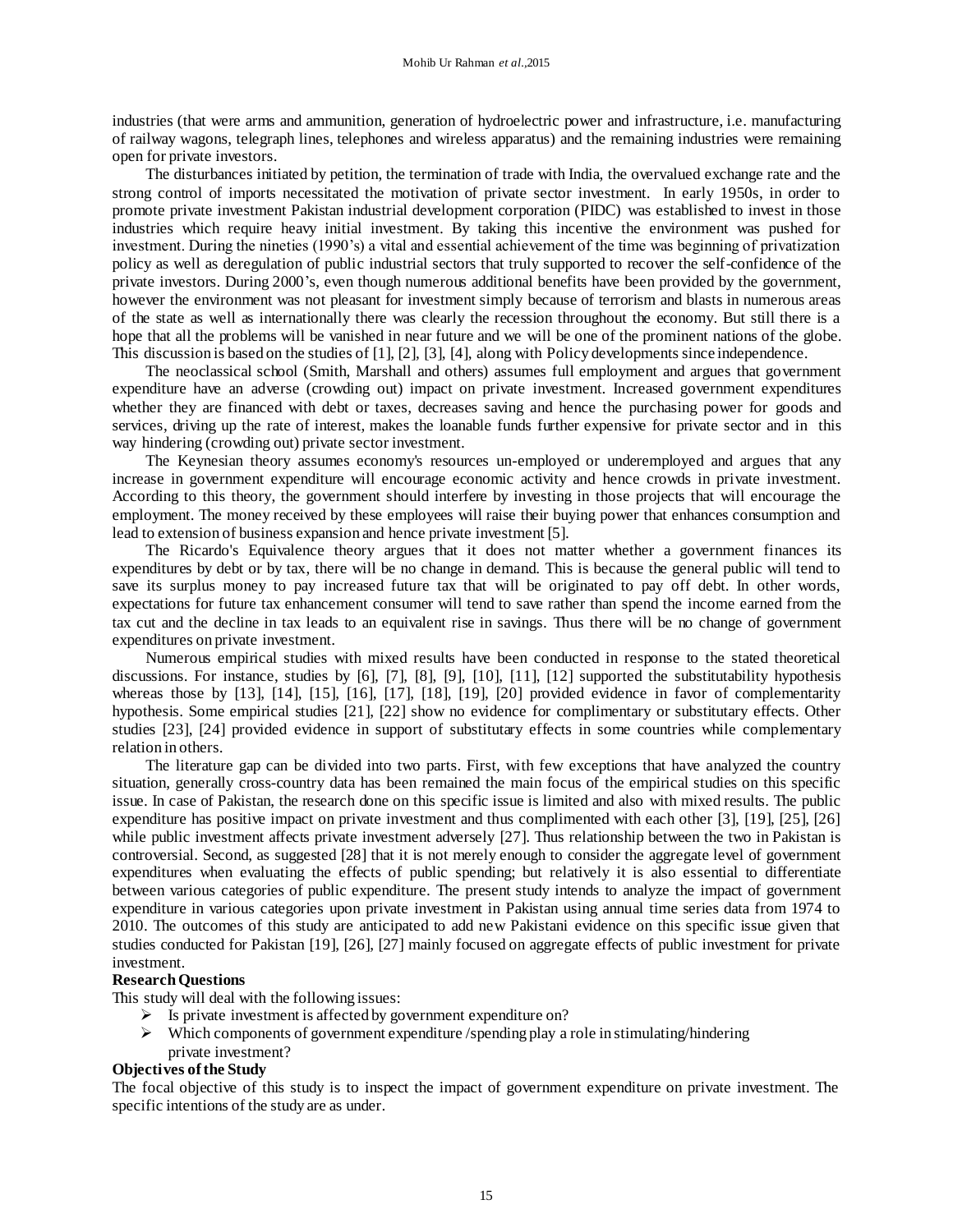- $\triangleright$  To analyze the impact of agriculture expenditures on private investment
- > To investigate the impact of Defense expenditures on private investment.
- $\triangleright$  To inspect the impact of transport and communication expenditures on private investment
- $\triangleright$  To investigate the impact of education expenditures on private investment
- $\triangleright$  To analyze the impact of health expenditures on private investment
- $\triangleright$  To inquire the impact of debt charges expenditures on private investment
- $\triangleright$  To inspect the impact of social welfare expenditures on private investment

## **Significance of the Study**

The key problem of Pakistani economy since last decade is that, it is facing a steadily falling in private outlay and the rate of economic development. A comprehensive analysis of the effects of government expenditures on private investment in various components of the economy may be fairly supportive to design a revival strategy for the economy.

The present study is trying to make an effort to analyze the relationship among private investment and government expenditures in various components. The scope of the study is to extend the literature regarding Pakistani context. In the light of growing private investment in Pakistan, it is the basic requirement of the time to formulate an appropriate policy which will help to reduce possible threats and to maximize the benefits of private investment to improve financial and economic development. Therefore there is a need to investigate the effects of government expenditures in various components on private investment in Pakistan.

The results of this research can be used as references by the government of Pakistan to know the direction of private investment in the country. By reviewing the results of this study the government of Pakistan will be able to make the right decision regarding private investment. The government can know that which component of government expenditures affect the private investment favorably and which component is affecting PI un-favorably.

This paper is organized as follows. The second part will present comprehensive review of literature. The third part will describe the data and methodology. The fourth part will discuss empirical results. The fifth part will discuss conclusions and recommendations.

#### **LITERATURE REVIEW**

The literature provides a number of studies of different researchers who have examined the relationship between government expenditure and private investments. The relationship among government expenditures and private investment is studied for the period of 1953 to 1985 in US [28]. The study illustrated that the accurate effect depends on the type of government expenditure being considered. The study reveal that certain categories of government spending complement or crowd-in private investment while others crowd out private investment.

A study is carried out that decomposes public expenditures into social services expenditure (transport and communication, agriculture, health and education expenditures) that does not compete with private investment and real sector investment expenditure like manufacturing and construction which compete with private investment. By using the ordinary least squire's method the analysis show that social services expenditure crowded within private investment. While real sector expenditure on manufacturing and construction crowded out private investment. Thus the author concluded that the government should provide the social services whereas manufacturing and construction sector should be remain open to private sector [29].

A study undertaken to examine data of 39 countries (both developed and developing) from the year 1975 to 1984. By applying fixed- and random-effect methods the results show that expenditures on transport and communication encouraged crowding-in effect in developing countries while government expenditure on social security and welfare shrinks private investment in both developing and developed countries [2].

For Canada the literature has been extended for the period 1960-2000. By using co-integration and errorcorrection model, he found that Government expenditure on protection of persons and property, debt charges and expenditure on social services have no significant impact on private investment. While expenditures on education and health has a positive (crowding-in) effect on private investment. On the other hand, government expenditure on capital and infra-structure has crowding-out (negative) relationship with private investment [30].

From China a study uses three categories of government expenditures that were government investment, government consumption and government transfer. By applying co-integration and error-correction framework they study shows that in the short-run private investment is crowding out by government investment expenditure whereas in the long-run private investment is crowded in by government investment. The government transfer expenditure and government consumption expenditure crowd out private investment, but the effect is not significance [31].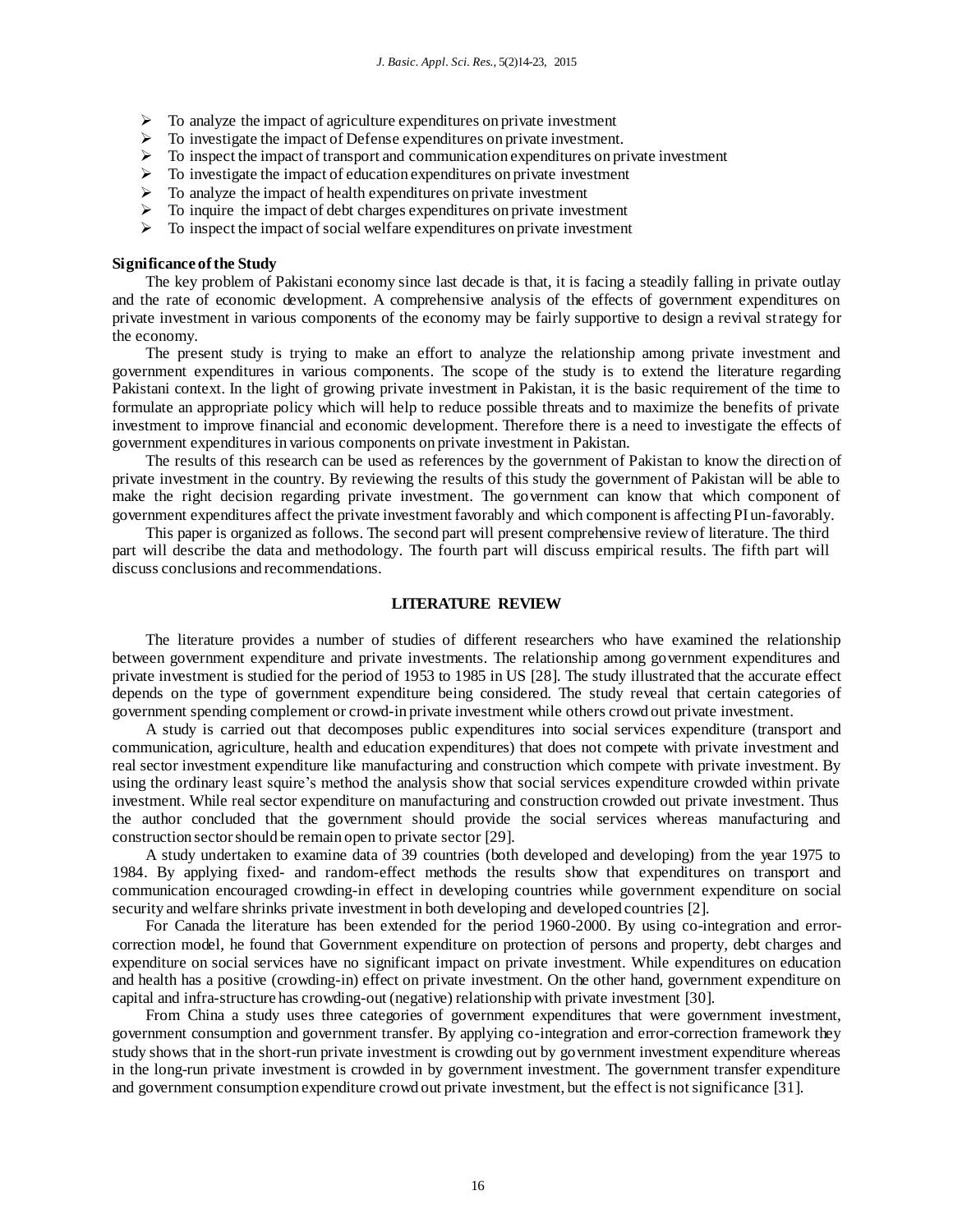By using a panel data for the period of 1976–2006 a study reveal that public investment has positive effect on private investment in transportation & communication, industry & trade and construction sectors, whereas investment in agriculture sector has negative effect on private investment in Malaysia [32]. By using multiple regression and co-integration a study reveal that Government expenditure on administration has crowding-in impact on private investment while economic services spending, spending on social and community services have insignificant crowded out impact on private investment [11].

The stated relationship for Pakistan is studied by using VAR and Granger causality [33]. On the basis of their results the author concluded that investment in the agriculture sector encourages (crowding in) private investment. While manufacturing sector investment has a negative (crowding out) impact on private investment. However no significant impact is found for the overall economy. Public Capital Formation in Manufacturing has discouraged Private investment [25]. When public investment is disaggregated, infrastructural investment show a significant positive sign while non-infrastructural investment show a negative but statistically insignificant sign for private investment [34].

The real and financial crowding-out is analyzed for period 1970 to 2003 in India. Using asymmetric VAR model, the study reveal that there is no sign of direct crowding-out of public investment (particularly in infrastructure) on private capital formation [35]. For Fiji a study shows that though government investment in infrastructure sector has a crowding-out effect on private sector investment but no robust implication can be drawn [36]. A study has established a direct link between government policy variables and private capital by estimating an investment model. This study captured the crowding in infrastructural component of public investment by its time trend whereas the crowding out effect is captured by the deviation from this trend. A significant positive coefficient is found on the former and a significant negative coefficient is found on the latter, suggesting that non-infrastructural components of government investment have crowding out effect [13].

A study is undertaken to examine the dynamic link between transportation capital and private investment in Mauritius. In this study transport capital and private investment are complemented to each other and thus private investment is crowding-in by transport capital in both short and long run [37].

A study is undertaken on the crowding out effect of defense spending on private sector investment in UK. The results of the study indicate that private investment is negatively affected by increase in defense spending and thus it is crowded out [38]. The effects of military expenditure in France is studied over the period 1980-2010 within the Smith approach. The results of the study reveal that private investment is crowded-out by military expenditure [39]. A weak substitution effect of defense spending on private consumption in US [40].

A study is conducted on Spanish region to find the linkage between Public and Private Investment. The results indicate that public productive and social investment (especially in education) has a positive effect on private investment. While Public consumption and interest rate have negative effect on private capital accumulation [41].

Despite the research results provided by above empirical studies, it is not merely possible to draw clear-cut conclusions on the effects of government expenditure on private investment since the classification of government expenditure often differs which makes it ambiguous to form generalized conclusions, additionally the volume of studies in this domain is limited, hence the relationship between government expenditure and private investment remains an empirical issue.

## **Hypothesis**

*H1*: Agriculture expenditure has a significant positive impact on private investment.

*H2*: Community services expenditure has significant negative impact on private investment.

*H3*: Expenditure on Debt services has insignificant impact on private investment.

*H4*: Defence expenditure has significant negative impact on private investment.

*H5*: Education expenditure has a significant positive impact on private investment.

*H6*: Health expenditure has a significant and positive impact on private investment.

*H7:* Inflation rate has significant impact on private investment.

*H8*: Manufacturing expenditure has a significant and negative impact on private investment.

*H9*: Transport and communication expenditure has a significant positive impact on private investment.

## **DATA AND METHODOLOGY**

For this study, time series annual data from 1974 to 2010 is taken from Federal Bureau of statistics and world development indicator. The data is taken in order to identify key components of government expenditures that are affecting the private investment's flow in Pakistan. The list of key components of government expenditure includes following.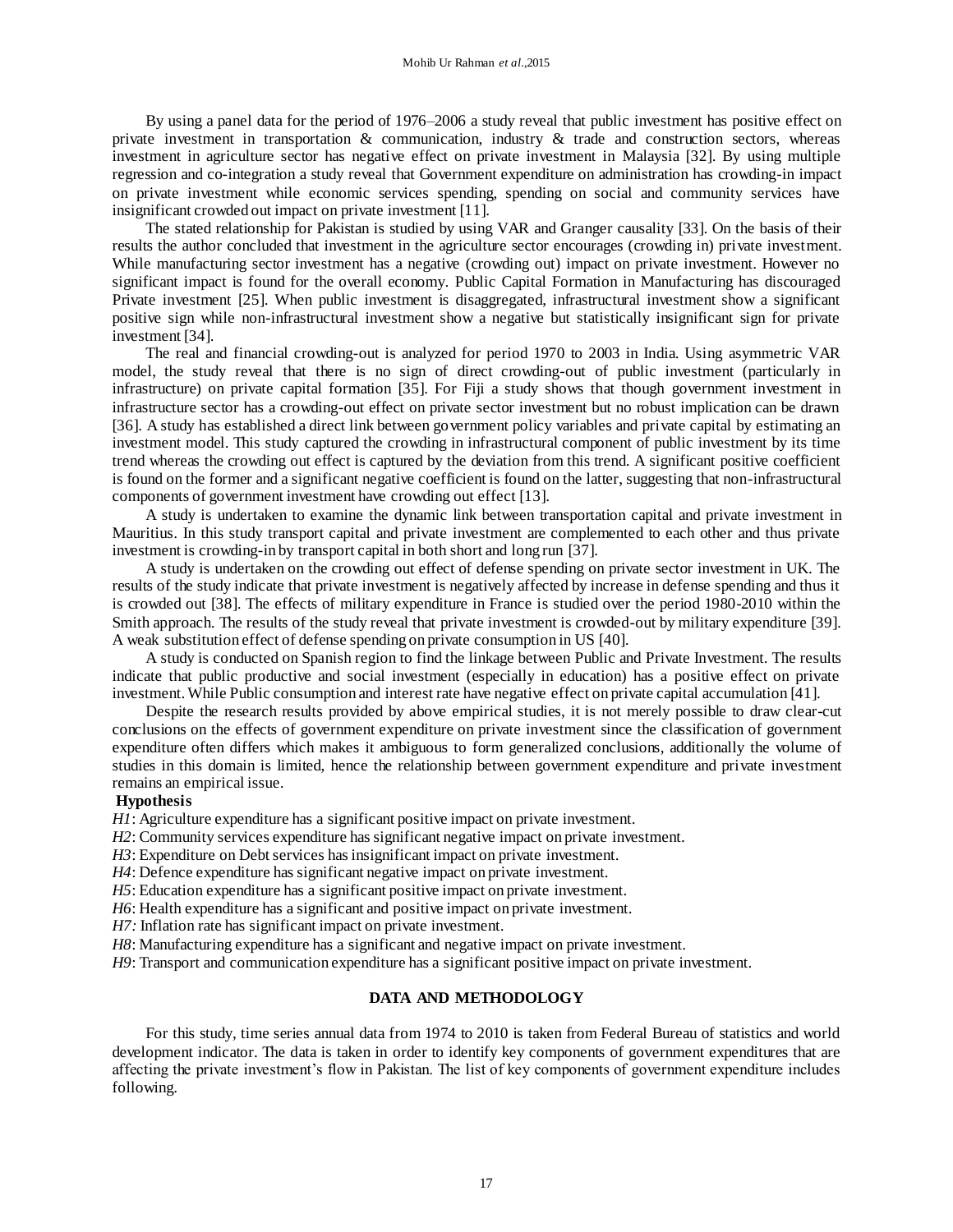#### **Table (1) Description of the list of government expenditure variables & its measurement method**

| Variable   | categories included, their components and measurement method                                                                                                             |
|------------|--------------------------------------------------------------------------------------------------------------------------------------------------------------------------|
| PI         | Private Investment (non government sector investment in fixed assets like equipment, machinery and                                                                       |
|            | buildings) (measured as "Real PI= PI at current market price/CPI")                                                                                                       |
| DEF        | Defense Expenditure (includes armed forces, police force, regulatory authority and other defense agencies)<br>(measured as 'DEF = $Govt$ expenditures on defense / CPI') |
| TC         | Transport and Communication Expenditure (road railways, airports and telecommunication) (measured as                                                                     |
|            | "TC= Govt expenditures on T & C / CPI")                                                                                                                                  |
| <b>EDU</b> | Education Expenditure (schools, universities and other public and private learning institutions) (measured<br>as "EDU= Govt expenditures on Education $/$ CPI")          |
| <b>HEA</b> | Health Expenditure (hospital care, medical care, preventive services, physician and other clinical services)<br>(measured as "HEA= Govt expenditures on Health / CPI")   |
| DS         | Debt Charges Expenditure (Loans and other debt charges) (measured as "DS = Govt expenditures on Debt<br>charges $/$ CPI")                                                |
| CS         | Community Services Expenditure (Welfare programs, social security, financial assistance) (measured as<br>"CS = Govt expenditures on Community services / CPI")           |
| <b>INF</b> | Inflation (rise in goods and services charges) (measured as " $INF = ln (CPIt / CPIt - 1)$ ")                                                                            |
| <b>AGR</b> | Agriculture Expenditures (Irrigational & drainage systems, construction of flood control; crop inspection<br>grading services) (measured as spending on agriculture)     |

#### **METHODOLOGY**

To test the relationship between the various categories of government expenditures and private investment, the following model is applied

PI= f **(**AGR, CS, DEF, DS, EDU, HEA, INF, MFG, TC)

 $LnP$ It =  $\alpha$  +  $\beta_1$  lnAGR<sub>t</sub> +  $\beta_2$  lnCS<sub>t</sub> +  $\beta_3$  lnDEF<sub>t</sub> +  $\beta_4$  lnDS<sub>t</sub>+  $\beta_5$  lnEDU<sub>t</sub> +  $\beta_6$  lnHEA<sub>t</sub> +  $\beta_7$  lnINF<sub>t</sub> +  $\beta_8$  lnMFG<sub>t</sub>+  $\beta_9$  $lnTC_t + \varepsilon_t$ (1)

Where "Ln" is the log of variables at Time "t". LnPIt is real Private Investment,  $In AGR_t$  is agriculture expenditure,  $lnCS_t$  is Community service expenditure,  $lnDEF_t$  is Defense expenditure,  $lnDS_t$  is Debt servicing expenditure, lnEDU<sub>t</sub> is Education expenditure, lnHEA<sub>t</sub> is Health expenditure, lnINF<sub>t</sub> is Inflation rate, lnMFG<sub>t</sub> is manufacturing expenditure,  $ln TC_t$  is Transport and communication expenditure,  $\alpha$  is intercept and  $\epsilon t$  is error term.

The stationarity is checked by two commonly used methods: Augmented Dickey Fuller (ADF) (1979) and Philips-Perron (PP) (1988) test. In this study both tests have been applied for checking stationarity of variables. Augmented Dickey Fuller (1979) test is based on following regression model.

$$
\Delta Y_{t} = \beta 1 + \beta 2t + \bar{\delta} Y_{t-1} + a_{i} \sum_{i=1}^{m} \Delta Y_{t-1} + \mu_{t}
$$
\n(2)

Where  $\Delta$  shows differences,  $\alpha$ ,  $\beta$  and  $\delta$  are coefficients and y is variable to be estimated. Phillips Perron (1988) test is based on first order auto regressive model on following equation.

$$
\Delta Yt = \alpha + \beta Y_{t-1} + \mu_t \tag{3}
$$

Where  $\Delta$  represents differences,  $\alpha$  is coefficients  $\beta$  is slope and y is variable to be estimated.

For estimating the long run relationship between the variables, Johansen and Juselius (1990) method is under taken. This test is based on two test Trace and maximum Eigen value test. Both tests are applying the procedure of maximum likelihood. The maximum eigenvalue test is based on the following equation

$$
\lambda max = -T \ln (1 - \lambda r + 1) \tag{4}
$$

Where T shows the observations and  $\lambda_{r+1}$ ,  $\lambda_{r+2}$ +......  $\lambda_n$  reveals the n-r smallest squared canonical correlations. The trace test uses the following equation

$$
\lambda trace = -T \sum ln (1 - \lambda i) \tag{5}
$$

The short run dynamics between various components of government expenditure is tested by using error correction model. The model explains short-run disequilibrium i.e. deviation from the long-run relationship and its adjustment in time. The sign of the ECM may either be positive or negative. The positive sign indicates unstable equilibrium, whereas the negative sign indicates stable equilibrium. The error correction model is based on following equation

$$
\Delta Z_t = a_0 + \sum_{j=1}^{k-1} \beta j \, \Delta Z_{t-j} + \delta Z_{t-k} + \varepsilon \tag{6}
$$

Where  $\delta = -I + \sum_{i=j+1}^{k} \beta j$  and  $\Delta Zt$  is the first difference for the underlying variable.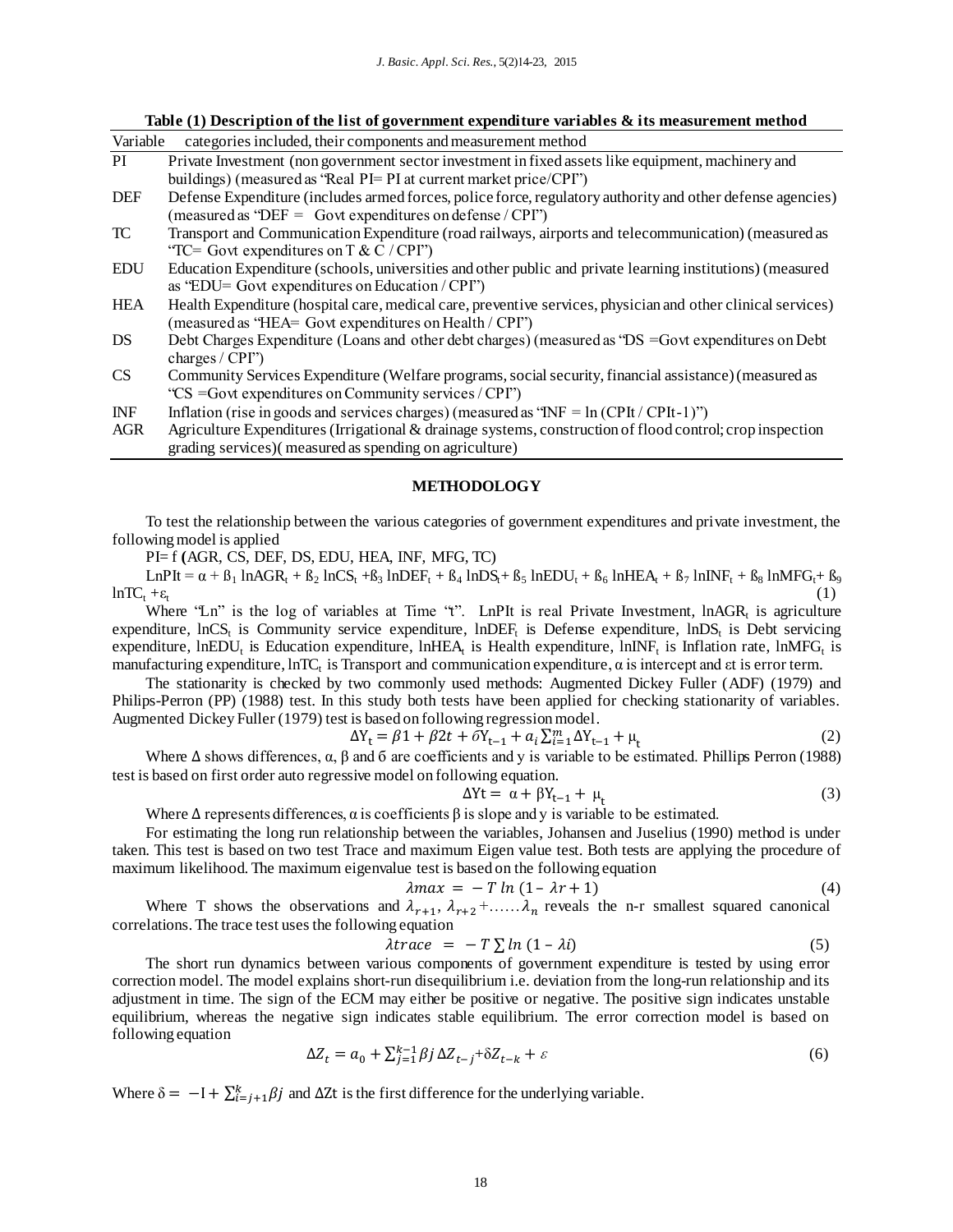# **EMPIRICAL RESULTS**

Before estimating the long run relationship through cointegration analyses, it is necessary to check for the stationarity of all variable to be integrated of order *I*(1). The stationarity is checked by using Augmented Dickey Fuller (ADF) (1979) and Philips-Perron (PP) (1988) test. Table (2) represents the analyses of unit root tests. The analyses reveal that all the variables are stationary at first difference. Both PP (1988) and ADF (1979) provides same results of integration of all variables at order *I*(1). Hence we can test cointegration between these variables.

| $\frac{1}{2}$    |             |                |             |                |  |  |
|------------------|-------------|----------------|-------------|----------------|--|--|
|                  |             | <b>ADF</b>     | PP          |                |  |  |
| <b>Variables</b> | Level       | $1st$ Diff.    | Level       | $1st$ Diff     |  |  |
| Ln PI            | $-1.554429$ | $-5.603518***$ | $-1.616035$ | $-5.580991***$ |  |  |
| Ln AGR           | $-0.079645$ | $-6.797280***$ | 0.074199    | $-8.248817***$ |  |  |
| Ln CS            | 0.733168    | $-6.444306***$ | 0.843761    | $-6.444306***$ |  |  |
| Ln DS            | 0.578962    | $-8.094872***$ | 0.033136    | $-7.938632***$ |  |  |
| Ln DEF           | $-2.151438$ | $-3.131572***$ | $-2.222994$ | $-6.040608***$ |  |  |
| Ln EDU           | 1.366909    | $-3.818084***$ | 1.677465    | $-3.616007***$ |  |  |
| Ln HEA           | $-1.757461$ | $-5.095339***$ | $-1.710403$ | $-5.095339***$ |  |  |
| Ln INF           | $-2.519748$ | $-6.472465***$ | $-2.172140$ | $-6.472465***$ |  |  |
| Ln MFG           | $-0.844597$ | $-4.394455***$ | $-0.124158$ | $-4.437388***$ |  |  |
| Ln TC            | $-0.425326$ | $-5.299588***$ | $-0.425326$ | $-5.299588***$ |  |  |

# **Table (2) Unit root results**

**Note:** Critical values are **(**-3.626784)\*\*\* at 1%, (-2.945842)\*\* at 5% and (-2.611531)\* at 10%.

The results of Multivariate cointegration analyses are presented in Table (3). The analyses confirm the existence of 6 long run cointegrating equations. Both trace and Maximum eigen value test rejects the hypothesis of no cointegrating equations. Both tests represent same cointegrating equations. The results reveal the existence of the relationship between the various components of government expenditure, which implies the interlinkages in these variables in the long run.

|              | <b>Trace Statistics</b> |         |         | Maximum Eigen stat. |        |
|--------------|-------------------------|---------|---------|---------------------|--------|
| $r \leq 0$   | 451.308*                | 239.235 | $r = 0$ | $109.136*$          | 64.504 |
| $r \leq -1$  | 342.171*                | 197.370 | $r = 1$ | 92.619*             | 58.433 |
| $r \leq 2$   | $249.551*$              | 159.529 | $r = 2$ | 58.132*             | 52.362 |
| $r \leq 3$   | 191.419*                | 125.615 | $r = 3$ | 55.041*             | 46.231 |
| $r \leq$ = 4 | 136.377*                | 95.753  | $r = 4$ | 51.803*             | 40.077 |
| $r \leq -5$  | 84.574*                 | 69.818  | $r = 5$ | $40.678*$           | 33.876 |
| $r \leq 6$   | 43.896                  | 47.856  | $r = 6$ | 23.349              | 27.584 |

# **Table (3) Multivariate Johansen and Juselius cointegration test**

The critical values are obtained from Mackinnon-Haug-Michelis (1999). \* indicates significant values. The lag length is determined on minimum value of Schwarz criterion.

The effects of various components of government expenditure on private invesment is represented in Table (4). The first normalized equation portrayed that in the long run government expenditure on agriculture, health and infrastructure like transport and communication have significant positive impact on private investment. The coefficients of these expenditures are positive and highly significant supporting the Keynesian argument that private investment is crowded in by government expenditure. Thus expenditures in these variables complement private investment in long-run. These results are in line with the empirical evidences of [29], [31], [33], [37]. While government expenditures on community services and debt charge servicing bear negative signs and affect private investment negatively and significantly and thus supporting the substitutary hypothesis of crowding out effect. These results are in line with results of [11]. On the other hand, expenditure on education has insignificant positive impact on private investment while defence and manufacturing expenditures have insignificant negative impact.

|                |          |           | LnPIt = $\beta_1$ lnAGR <sub>t</sub> + $\beta_2$ lnCS <sub>t</sub> + $\beta_3$ lnDE <sub>t</sub> + $\beta_4$ lnDS <sub>t</sub> + $\beta_5$ lnEDU <sub>t</sub> + $\beta_6$ lnHEA <sub>t</sub> + $\beta_7$ lnNF <sub>t</sub> + $\beta_8$ lnMFG <sub>t</sub> + $\beta_9$ lnTC <sub>t</sub> |          |           |
|----------------|----------|-----------|-----------------------------------------------------------------------------------------------------------------------------------------------------------------------------------------------------------------------------------------------------------------------------------------|----------|-----------|
| $\beta_1$      | $4.517*$ | (0.37415) | J۵                                                                                                                                                                                                                                                                                      | $0.834*$ | (0.15149) |
| B <sub>2</sub> | $-3.64*$ | (0.20943) | B <sub>7</sub>                                                                                                                                                                                                                                                                          | $0.290*$ | (0.03846) |
| $\beta_3$      | $-0.609$ | (0.34713) | ĸ۰                                                                                                                                                                                                                                                                                      | $-0.015$ | (0.24705) |
| $\mathbf{B}_4$ | $-0.724$ | (0.08271) | $\beta$ <sup>o</sup>                                                                                                                                                                                                                                                                    | $1.020*$ | (0.14710) |
| B <sub>5</sub> | 0.277    | (0.17206) |                                                                                                                                                                                                                                                                                         |          |           |

# **Table (4) normalized cointegrating equation**

Standard error are shown in parenthesis, \* indicates p< .05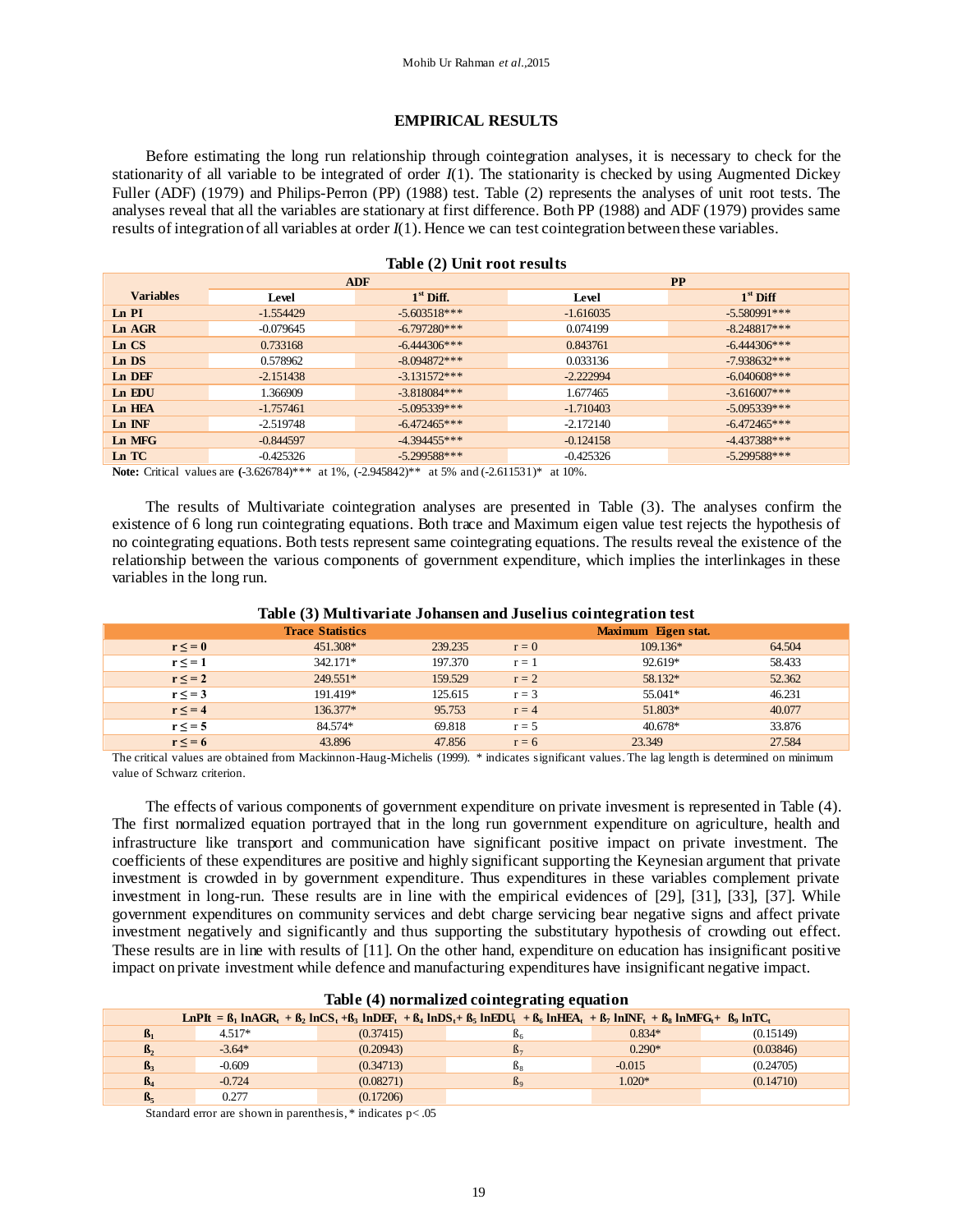Table (5) shows the results of VECM of private investment. The results of the VECM revealed that in the short run private investment has positively related to agriculture expenditure in Pakistan. The estimated coefficient of agricultural expenditure is.293 and it is significant. Government expenditures in debt charges servicing, health, manufacturing and transport and communication are also positively related to private investment, however their relationship was insignificant. The role of the community servicing, defense, and education expenditures towards the PI are found negative in the short-run. Their estimated coefficient is -0.224, -0.188 and -0.482 respectively, and their "t" are also significant. In the short-run rate of inflation affects private investment negatively and significantly. The negative sign of the coefficient indicates the disequilibrium adjustment in one period of time towards the long-run equilibrium. In the given table the estimated coefficient is -0.0385 and it revealed that 3.85% of the disequilibrium in the Private investment (PI) will be adjusted in one period of time.

To sum up PI, Agriculture, community servicing, defence, education expenditures and inflation are having short run relationship, while expenditures on debt servicing, health, manufacturing and transport and communication have no short run relationship.

| LnPIt = $B_1$ $\triangle AGR_{t-1} + B_2 \triangle CSt_{t-1} + B_3 \triangle DEF_{t-1} + B_4 \triangle DS_{t-1} + B_5 \triangle EDU_{t-1} + B_6 \triangle HEA_{t-1} + B_7 \triangle INF_{t-1} + B_8 \triangle MFG_{t-1} + B_9 \triangle TCE_{t-1}$ |              |           |                |              |           |  |
|----------------------------------------------------------------------------------------------------------------------------------------------------------------------------------------------------------------------------------------------------|--------------|-----------|----------------|--------------|-----------|--|
| Pi                                                                                                                                                                                                                                                 | $-0.038565$  | (0.21428) | Þ٤             | $-0.482608*$ | (0.14016) |  |
| $\beta_1$                                                                                                                                                                                                                                          | $0.293536*$  | (0.05747) | $B_6$          | 0.502229     | (0.29081) |  |
| $\mathbf{B}_2$                                                                                                                                                                                                                                     | $-0.224560*$ | (0.09971) | B۶             | $-5.319661*$ | (2.62992) |  |
| $\beta_3$                                                                                                                                                                                                                                          | $-0.188302*$ | (0.09301) | $\beta_8$      | 0.027424     | (0.06569) |  |
| $\beta_4$                                                                                                                                                                                                                                          | 0.486293     | (0.44292) | B <sub>o</sub> | 0.073331     | (0.14776) |  |
|                                                                                                                                                                                                                                                    |              |           |                |              |           |  |

# **Table (5) Results of error correction mode**l

Standard error are shown in parenthesis, \* indicates p< .05

#### **Conclusions**

This study has examined the impact of the components of government expenditures on PI (private investment) in Pakistan for the period spanning 1974 to 2010. The government expenditures are decomposed into the components of agriculture, community servicing, defense, debt servicing, and education, health, manufacturing and transport & communication expenditures. The division of government expenditures into these categories is helped by Pakistani statistical yearbooks. In conducting the investigation, the Johansen and Juselius multivariate cointegration approach along with VECM are applied in order to check the direction of liaison in the long and shortrun for Pakistan. The results confirmed that agriculture expenditure has highly significant and positive effect on PI both in short and long-run and thus PI is crowded-in by expenditure in agriculture. These results are in line with the results of [33] who also found a positive impact of agriculture expenditure on PI.

The results for health and transport & communication indicate that both are insignificantly related to private investment in the short run, however in long-run they are highly significant with positive signs thus crowding in private investment. These results confirmed the work of [29] who also found a crowding in effect of these components. Moreover, government expenditures on community services and debt charge servicing bear negative signs and affect private investment negatively and significantly and thus supporting the substitutary hypothesis of crowding out effect. These results are in line with results of [11].

Furthermore, negative association of defence expenditures are found with private investment both in long and short run whereas education expenditure is insignificantly and positively linked with private investment in longrun and significantly negatively linked in short-run. The impact of inflation rate is significant on private investment, however, in short, run private investment is crowded away, whereas in the long run it is crowded in by the inflation rate with a high significant value.

#### **Policy Recommendations**

It can be concluded from results analysis that some categories of government expenditures were crowding in (complimentary) effects while some have crowded out (substitutability) effects on private investment. So it is suggested that more priorities should be given to those expenditures which have complimentary impact on private investment rather than spending on expenditures that are crowding out private investment. On the basis of this broad suggestion and results, the following recommendations are suggested.

Firstly, as our country is agriculture based and most of the population especially the rural one depends upon on agriculture for its livelihood as well as it generates 45 percent productive employment opportunities for the country's labor force, the government should increase expenditures on this sector, whereas manufacturing sector should be remain open for private investment.

Secondly, the government should also increase expenditure on health, since it will enhance private investment through improved health status and labor productivity.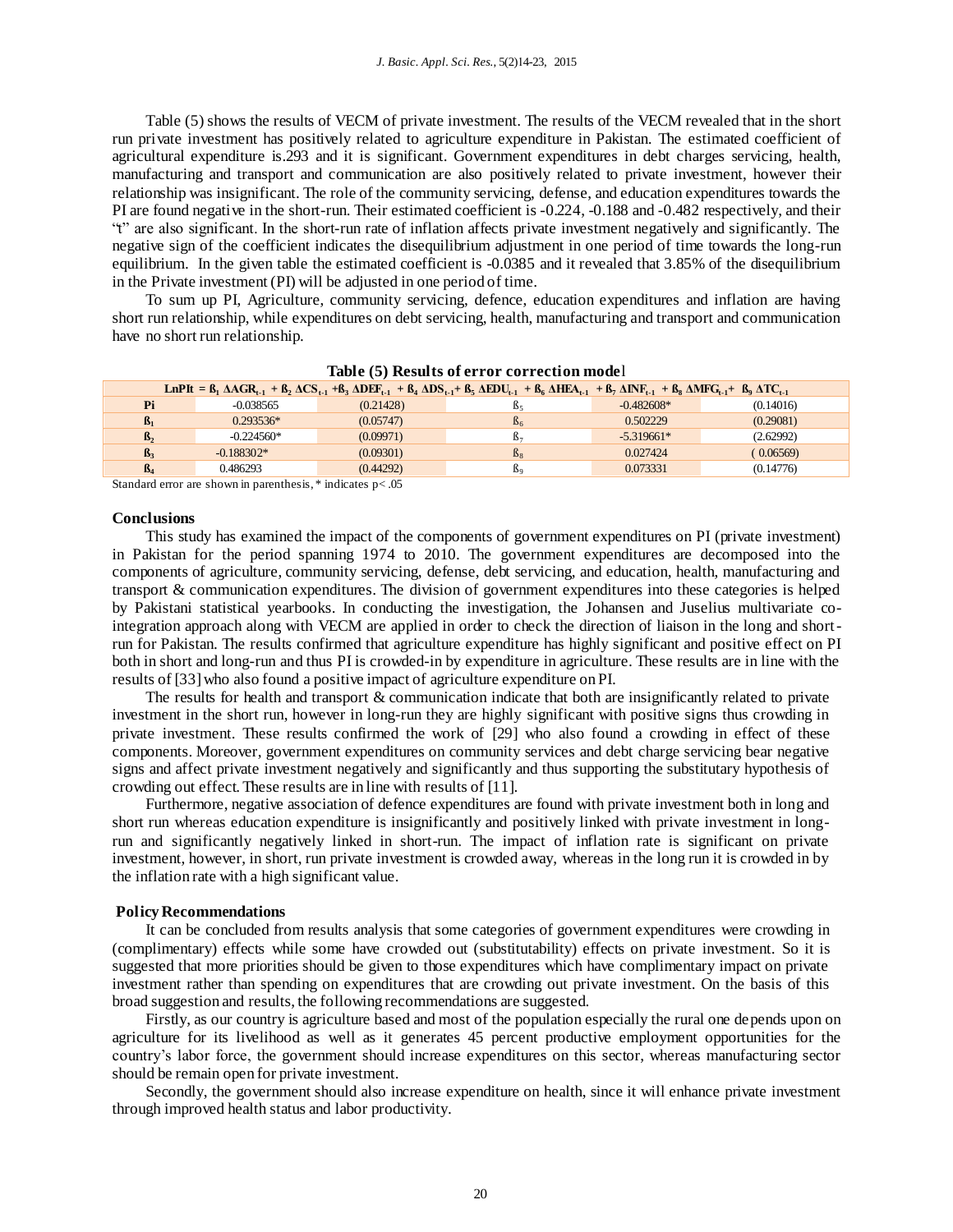Thirdly, transportation and communication expenditures should also be increased because it makes an environment business friendly through reduce costs.

Lastly, educational expenditures should also be increased, however the government should make sure that allocated fund for this sector should be managed properly.

#### **Future Research Direction**

All efforts have been made to evaluate the impact of various components of government expenditures on private investment, however there may be some other components like expenditures on administration, economic affairs, law and order etc. which may also affect the private investment, in future other researchers can include them as well in exploring this relationship further. Moreover, government expenditures are not the only factors which may affect the private investment; one can also include the impact of uncertainty and political situation to explore the crowding in and out phenomenon of private investment.

#### **REFERENCES**

[1] A. Hussain, S. Muhammad, K. Akram, and I. Lal, "Effectiveness of Government Expenditure Crowding-in or Crowding-out: Empirical Evidence in Case of Pakistan," *European Journal of Economics, Finance and Administrative Sciences.*, vol. 16, pp. 136-142, 2009.

[2] H. Ahmed, and S. M. Miller, "Crowding-out and crowding-in effects of government expenditure", *Contemporary Economic Policy.*, vol. 18, no. 1, pp. 124-133, 2000,

[3] N. H. Naqvi, "Crowding-in or Crowding-out? Modelling the Relationship between Public and Private Fixed Capital Formation Using Co-integration Analysis: The Case of Pakistan" *The Pakistan Development Review*, vol. 41, no. 3, pp. 255–276, 2002.

[4] M. Haroon, and M. Nasr, "Role of private investment in economic development of Pakistan", Comsats Institute of Technology in Islamabad, Pakistan, 2009.

[5] J. M. Keynes, "The General Theory of Employment, Interest and Money, Macmillan, London", 1936.

[6] R. C. Kormendi, "Government Debt, Government spending, and Private Sector Behavior. *The American Economic Review"*, vol. 73, no. 5, pp. 994-1010, 1983.

[7] D. A. Aschauer, "Fiscal Policy and Aggregate Demand", *American Economic Association*, vol. 75, no. 1, pp. 117-127, 1985.

[8] M. S, Monadjemi, "Fiscal Policy and Private Investment Expenditure: A Study of Australia and the United States," *Applied Economics,* vol. 25, pp.143-148, 1993.

[9] A. H. Aragón, and G. E. Utrera, "Public Expenditure and Private Consumption in Argentina: Some Empirical Results", working paper series, 2001.

[10] G. M. Voss, "Public and private investment in the United States and Canada", *Economic Modelling*, vol. 19, pp. 641-664, 2002.

[11] N. M. Gatawa, and M. Z. Bello, "Analysis of the effect of government expenditure investment in Nigeria", *European Scientific Journal*, vol. 8, no.17, pp. 1-15, 2010.

[12] E. Cavallo, and C. Daude, "Public investment in developing countries: A blessing or a curse?", *Journal of Comparative Economics*, vol. 39, pp. 65–81, 2011.

[13] M. I. Blejer, and M. S. Khan, "Government Policy and Private Investment in Developing Countries", *Staff Papers - International Monetary Fund*, pp. 379-403, 1984.

[14] I. Argimon, J. M. Gonzales, and J. M. Rolden, "Evidence of public spending crowding-out from a panel of OECD countries", *Applied Econometrics*, vol. 29, pp. 1001-1011, 1997.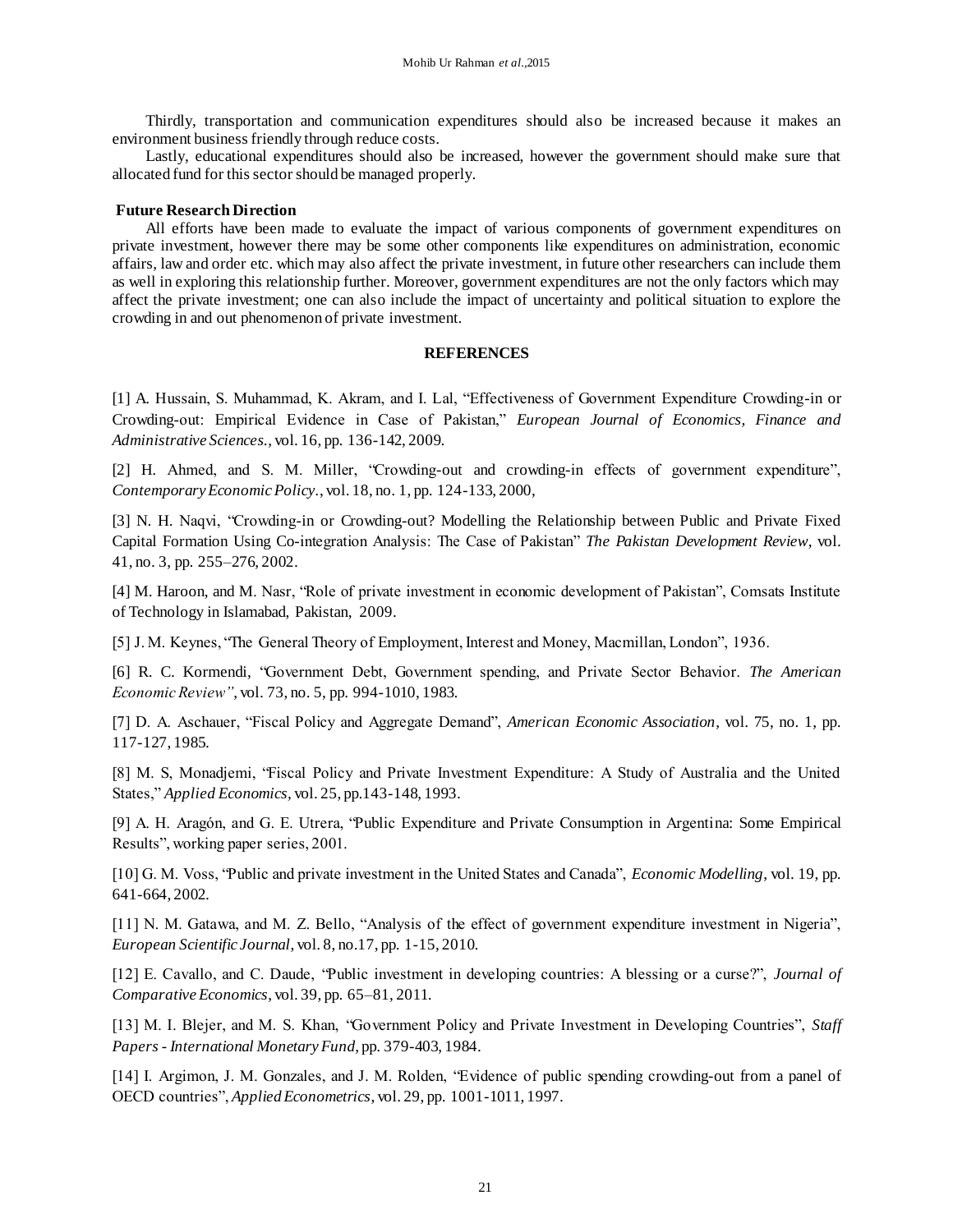[15] M. Khan, and C. Rinluhart, "Private Investment and Economic Growth in developing Countries" IMF Staff Papers 29, pp, 295-320, 1990.

[16] S. Erenburg, "The real effects of public investment on private investment", *Applied Economics,* vol. 25, no. 2, pp. 831-837, 1993.

[17] G. Karras, "Government Spending and Private Consumption: Some International Evidence", *Journal of Money, Credit and Banking,* vol. 26, no. 1, pp. 9-22, 1994.

[18] A. Ghassemi, "An analysis of the determinants of investment in developing countries: A case study of Iran", University of Wollongong Thesis Collections, 1996.

[19] A. Rashid, "Public / Private Investment Linkages: A Multivariate Cointegration Analysis", *The Pakistan Development Review*, vol. 44, no. 4, pp. 805–817, 2005.

[20] E. Mamatzakis, "Public spending and private investment: Evidence from Greece", *International economic journal*, vol. 15, no 1. pp. 33-46, 2001.

[21] M.S. Monadjemi, "Public Expenditure and Private Investment: A Study of the UK and the USA", *Applied Economics Letters,* vol 3, pp. 641-644, 1996.

[22] S. Raju, and J. Mukherjee, "Fiscal Deficit, Crowding Out and the Sustainability of Economic Growth: The Case of Indian Economy", *Asie version,* 31, pp. 1-33, 2010.

[23] N. T. Laopodis, "Effects of government spending on private investment", *Applied Economics,* vol. 33, no. 12, pp 1563- 1577, 2001.

[24] E. Atukeren, "Interactions between Public and Private Investment: Evidence from Developing Countries", *KYKLOS*, vol. 58, no. 3, pp. 307–330, 2005.

[25] R. E. Looney, and P. C. Frederiken, "Government Investment and Follow-on Private Sector Investment in Pakistan", *Journal of economic development*, vol. 22, no. 1, pp. 91-100, 1997.

[26] K. Hyder, "Crowding-out Hypothesis in a Vector Error Correction Framework: A Case Study of Pakistan", *The Pakistan Development Review*, vol. 40, no. 4, pp. 633-650, 2001.

[27] I. Ahmad, and A. Qayyum, "Effect of Government Spending and Macro-Economic Uncertainty on Private Investment in Services Sector: Evidence from Pakistan", European Journal of Economics, Finance and Administrative Sciences, no. 11, pp. 84-96, 2008.

[28] D. A. Ashauer, "Dose public capital crowd out private capital", *Journal of Monetary Economics*, vol. 24, pp. 171-188, 1989.

[29] A. H. Ekpo "Public Expenditure and Economic Growth in Nigeria", Final Report, AERC, Nairobi Kenya, 1995.

[30] B. Wang, "Effects of government expenditure on private investment: Canadian empirical evidence", *Empirical Economics*, vol. 30, pp. 493–504, 2005.

[31] D. Wu, and Z. Zhang, "Effects of government expenditure on private investment—China empirical evidence", First International Workshop on Education Technology and Computer Science, pp. 86-89, 2009.

[32] S. Hassan, Z. Othman, and M. Z. Karim, "Private and Public Investment in Malaysia: A Panel Time -Series Analysis", *International Journal of Economics and Financial Issues*, vol. 1, no. 4, pp.199-210, 2011.

[33] N. Saeed, K. Hyder, and A. Ali, "The Impact of Public Investment on Private Investment: A Disaggregated Analysis", *The Pakistan Development Review*, vol. 45, no. 4, pp. 639–663, 2006.

[34] K. Sakr, "Determinants of Private Investment in Pakistan" IMF Working Paper, 1993.